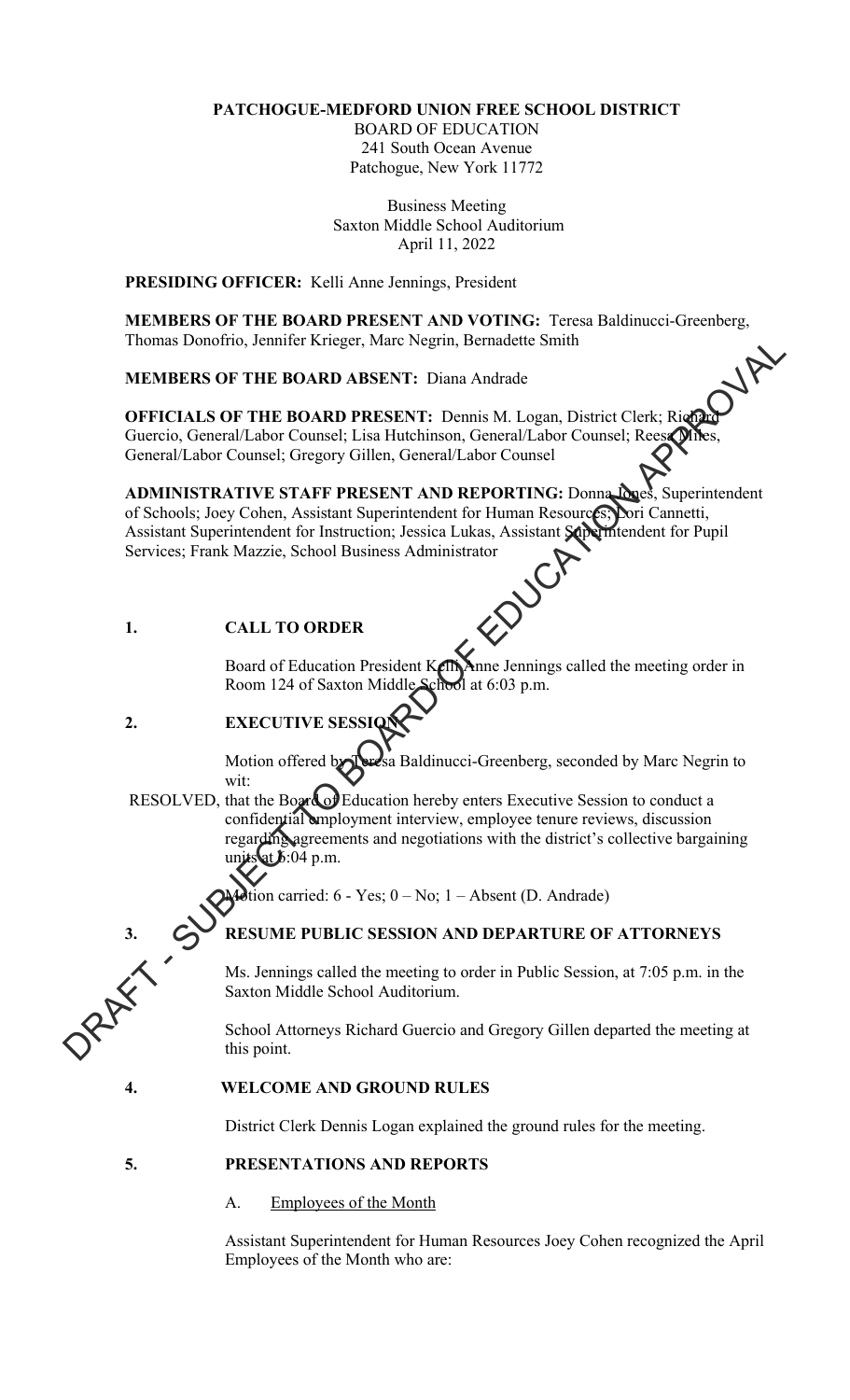### **5. PRESENTATIONS AND REPORTS** – (continued)

- Carmen Rodriguez, Security Person at Canaan Elementary School
- Yenifer Mercado, Elementary Humanities Chairperson
- Kevin Petrosino, Elementary STEM Chairperson
- B. Equity Committee Presentation

Members of the District Equity Committee made a presentation about the district's equity initiative.

## **6. REPORT BY EX-OFFICIO STUDENT MEMBER**

Student Ex-Officio Member Sean Owen provided his monthly report for thos present.

### **7. DEPARTURE OF BOARD OF EDUCATOIN MEMBER**

Board of Education Member Bernadette Smith departed the meeting

# **8. PUBLIC COMMENT ON PRESENTATIONS AND AGENDA ITEMS**

Members of the public were given the opportunity to comment on the presentations and Consent Agenda items. None came forward.

## **9. CONSENT AGENDA**

### Motion offered by Thomas Donofrio, seconded by Teresa Baldinucci-Greenberg to approve the Consept Agenda (Items A through O) as follows:

A. Approval of Minute

RESOLVED, that the Board of Education hereby approves the following meeting minutes:

- March  $2\sqrt{2022}$  Business Meeting
- $2022$  Special Meeting
- B. Approval of Personnel
- WHEREAS, the Board of Education recognizes that in order to be eligible for tenure, an individual receiving a probationary appointment as a classroom teacher or building principal must receive annual composite or overall APPR ratings of H Student Ex-Officio Member Scan Owen provided his monthly report for those<br>
present.<br>
T. DEPARTURE OF BOARD OF EDUCATOIN MEMBER<br>
Board of Feducation Member Bernadette Smith departed the measure<br>
of the public COMMENT ON PR

or E in at least three  $(3)$  of the four  $(4)$  proceeding years, and if the individual receives a rating of I in the final year of the probationary period, he or she will not be eligible for tenure at that time, be it

SOLVED, that the Board of Education hereby approves the following personnel Reports. (see Schedule #1 - Attached)

- A1. Instructional Staff
- A2. Instructional Staff LOA/Returns
- B1. Operational Staff
- B2. Operational Staff LOA/Returns

Be it further

RESOLVED, that these appointments and the stipends applicable to same are subject to and contingent upon the reopening of school and/or the further closure thereof related to or emanating from the Covid-19 virus and/or state(s) of emergency and the aforementioned stipends will be paid, prorated, or not paid accordingly.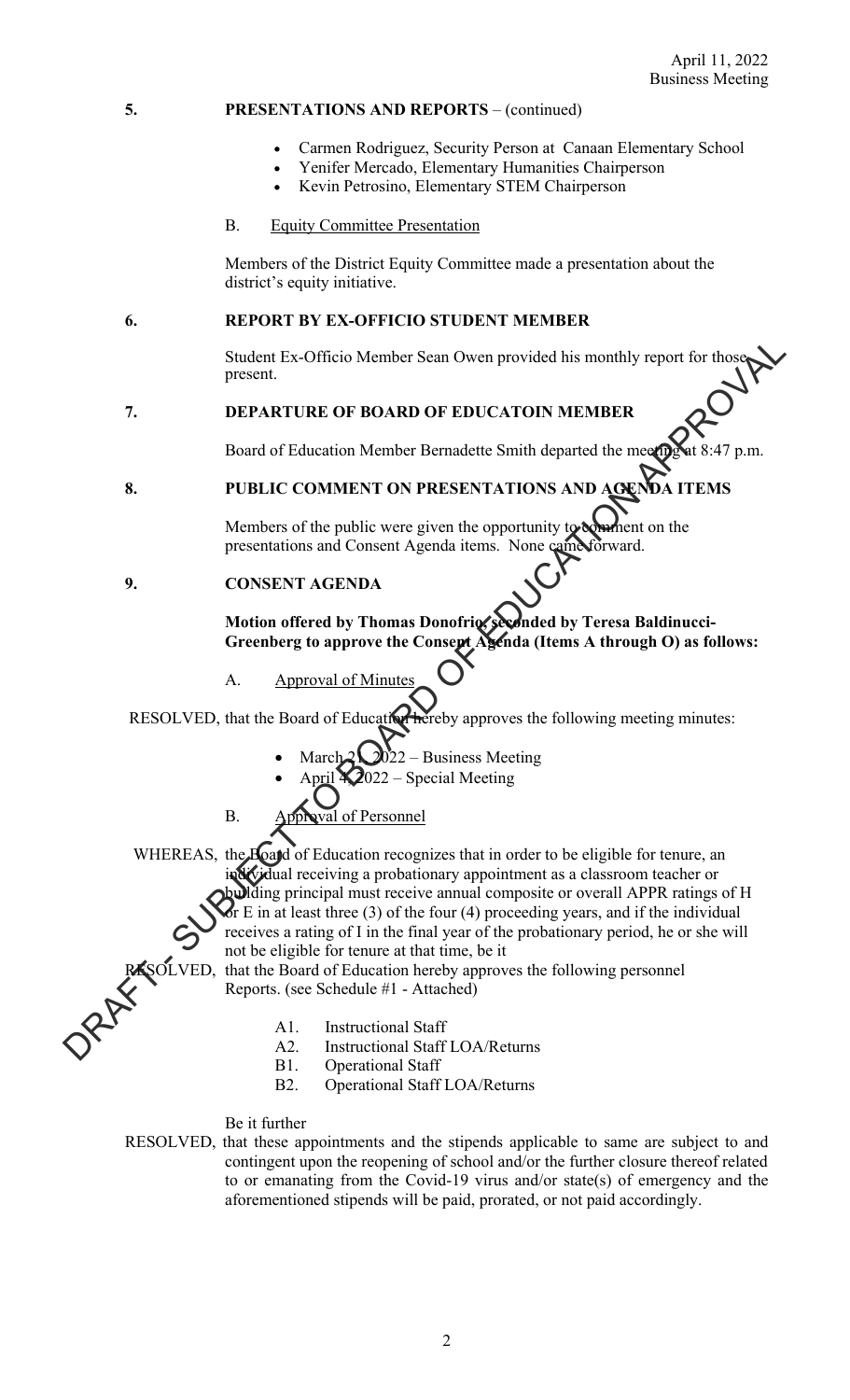### C. STANDARD WORK DAY RESOLUTION FOR NEWLY ESTABLISHED POSITIONS

- WHEREAS, the district has established the positions of Full-Time Computer Aide and Full-Time Special Education Aide and
- WHEREAS, the Board of Education must approve a Standard Work Day for these positions, therefore, be it
- RESOLVED, that the Standard Work Day for the Full-Time Computer Aide position shall be 7.25 hours per day and the Standard Work Day for the Full-Time Special Education Aide shall be 6.75 hours per day for the remainder of the 2021-2022 school year.
	- D. Approval of Provision of Educational Opportunities for Resident Pupils with Disabilities
- RESOLVED, that the Board of Education approves the provision of educational opportunities to resident pupils as listed, in date order, on the rosters provided to the Board of Education: school year.<br>
D. Approval of Provision of Educational Opportunities for Resident Pup<br>
While Disabilities<br>
RESOLVED, that the Roard of Education approves the provision of educational<br>
Theoretical provision of educational<br>
	- 1. Committee for Pre-School Special Education
	- 2. Committee for Special Education
	- 3. Section 504 Committee
	- E. Acceptance of Financial Reports

RESOLVED, that the Board of Education hereby accepts the following financial reports for the period from February  $1$ ,  $2022$  to February 28, 2022:

- 1. Treasurer's Report
- 2. Claims Auditor Let
- 3. Claims Auditor R
	- Payroll Schedule Audit Report
	- Payroll Adjustments Report
	- Substitute Teacher Report (Budget)
	- Substitute Teacher Report (Grants)
	- Custodial Overtime Report
	- Cash Disbursement Report
	- Workers' Compensation Cash Disbursement
	- Wire Reconciliation Report
	- nVision Audit Reports
	-
- 5. Extra Classroom Activity Fund<br>6. Addition or Revision of Classro
	- Addition or Revision of Classroom Activity Funds
- 7. Scholarship Activity Fund
- 8. General Fund Financial Reports
- 9. School Lunch Fund Financial Reports
- Wire Reconcil<br>
nVision Audit<br>
Cash Flow Projection<br>
6. Addition or r<br>
8.<br>
Cash Flow Projection<br>
4.<br>
Schol<br>
6. Addition or r<br>
8. 10. Special Aid Fund Financial Reports
	- 11. Capital Projects Fund Financial Reports
	- 12. Miscellaneous Special Revenue Funds Reports
	- 13. Debt Service Fund Financial Reports
	- 14. Workers' Comp. Reserve Financial Reports
	- 15. Budget Transfer Query
	- 16. Capital Project Report (7/01/99 Present)
	- 17. Warrants
	- F. Budgetary Adjustments

RESOLVED, that the Board of Education hereby approves the following Budgetary Adjustments, for the period from March 11, 2022 through March 31, 2022, in the amount of \$547,500.00, as provided to the Board of Education.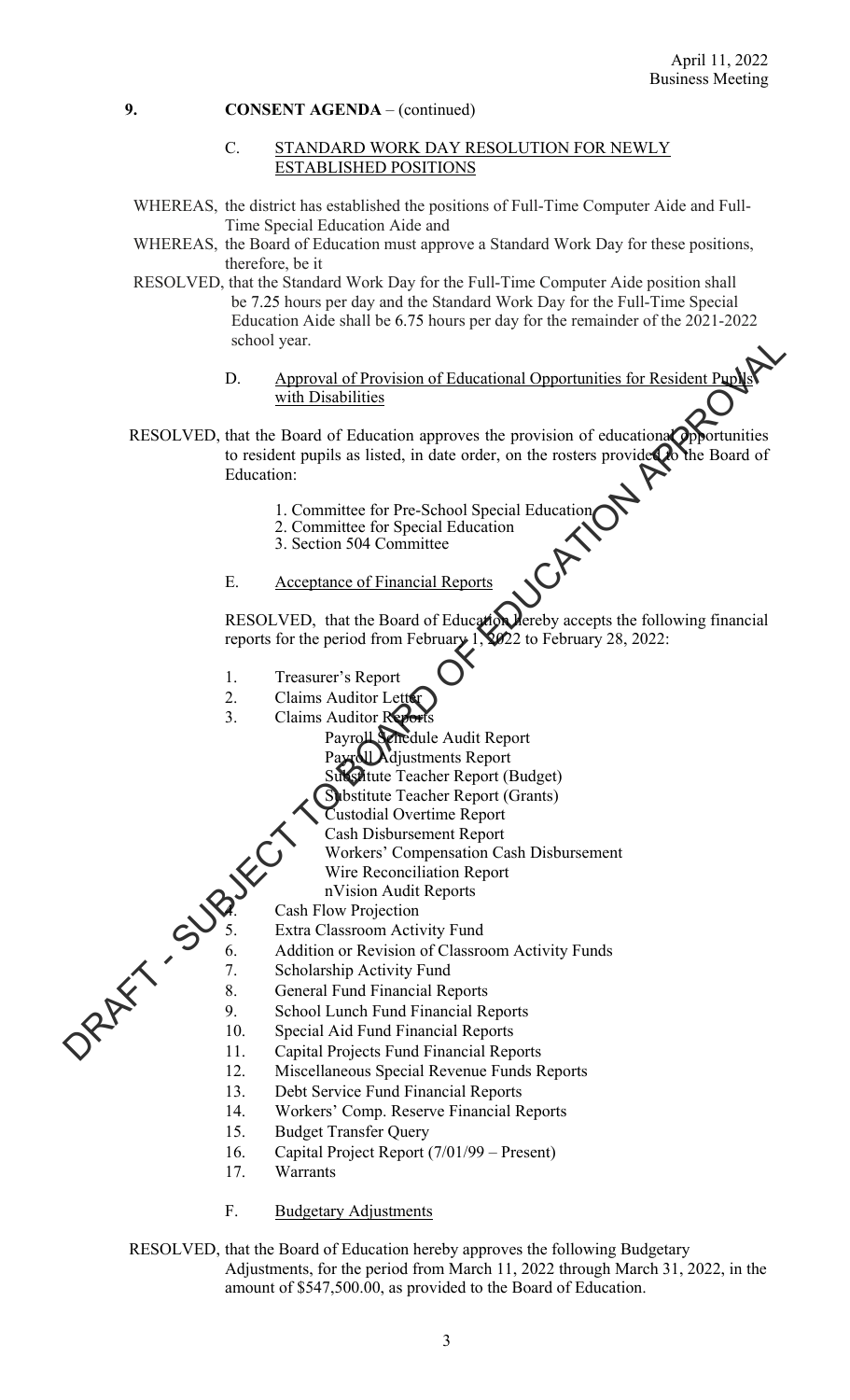1. Budget Transfers in Excess of \$5,000

# G. Approval of Contracts

RESOLVED, that the Board of Education hereby approves the following contracts as presented to the Board of Education:

| #   | <b>Contract</b>        | <b>Description</b>       | Rate             | Atty.           | <b>Reason</b>   | Renewal        |
|-----|------------------------|--------------------------|------------------|-----------------|-----------------|----------------|
|     |                        |                          |                  | <b>Reviewed</b> |                 |                |
| 1.  | <b>Blue Sky</b>        | Fireworks                | \$6,100.00; Rate | N <sub>o</sub>  | Attorney        | Yes            |
|     | Fireworks              | Agreement for            | has increased by |                 | Approved        |                |
|     |                        | 2022 Graduation          | \$200.00 over    |                 | Template        |                |
|     |                        |                          | 2021             |                 |                 |                |
| 2.  | <b>Brentwood UFSD</b>  | <b>Health Services</b>   | \$1,076.35 for   | N <sub>o</sub>  | Attorney        | Yes            |
|     |                        | (REVENUE)                | 2021-2022        |                 | Approved        |                |
|     |                        |                          |                  |                 | District        |                |
|     |                        |                          |                  |                 | Complate        |                |
| 3.  | Comsewogue             | <b>Health Services</b>   | \$1,076.35 for   | N <sub>o</sub>  | Attorney        | Yes            |
|     | <b>UFSD</b>            | (REVENUE)                | 2021-2022        |                 | <b>Approved</b> |                |
|     |                        |                          |                  |                 | District        |                |
|     |                        |                          |                  |                 | Template        |                |
| 4.  | Dancer, Daniel         | Consultant               | \$7,577.00       |                 | Attorney        | N <sub>o</sub> |
|     |                        | Services                 |                  |                 | Approved        |                |
|     |                        |                          |                  |                 | District        |                |
|     |                        |                          |                  |                 | Template        |                |
| 5.  | Department of the      | Liability                | No fee           | Yes             | Vendor          | N <sub>o</sub> |
|     | Army                   | Agreement                | associated with  |                 | Template        |                |
|     |                        |                          | thes agreement   |                 |                 |                |
| 6.  | Electrical             | Consultant               | \$1,600.00; Rate | N <sub>o</sub>  | Attorney        | Yes            |
|     | <b>HVAC/R Training</b> | Services                 | has decreased,   |                 | Approved        |                |
|     | Center                 |                          | based on the     |                 | District        |                |
|     |                        |                          | number of        |                 | Template        |                |
|     |                        |                          | participants, by |                 |                 |                |
|     |                        |                          | \$300.00 from    |                 |                 |                |
|     |                        |                          | 2020-2021        |                 |                 |                |
| 7.  | Encore $X, LLC$        | Consultant               | \$72,505.50      | N <sub>o</sub>  | Attorney        | Yes            |
|     |                        | Services                 |                  |                 | Approved        |                |
|     |                        |                          |                  |                 | Template        |                |
|     |                        |                          |                  |                 |                 |                |
| 8.  | Hometown               | Digital Ticketing        | POS Orders will  | No              | <b>Not</b>      | Yes            |
|     | Ticketing, Viv.        | Agreement for            | charge customer  |                 | Necessary       |                |
|     |                        | Senior Prom              | the ticket face  |                 |                 |                |
|     |                        |                          | value plus CC    |                 |                 |                |
|     |                        |                          | fees of 5% per   |                 |                 |                |
| RAX |                        |                          | transaction. Fee |                 |                 |                |
|     |                        |                          | last year was    |                 |                 |                |
|     |                        |                          | 2.7% plus \$.05  |                 |                 |                |
|     |                        |                          | per transaction  |                 |                 |                |
| 8.  | Longwood CSD           | <b>Health Services</b>   | \$1,076.35 for   | N <sub>o</sub>  | Attorney        | Yes            |
|     |                        | (REVENUE)                | 2021-2022        |                 | Approved        |                |
|     |                        |                          |                  |                 | District        |                |
|     |                        |                          |                  |                 | Template        |                |
| 9.  | Longwood CSD           | <b>Special Education</b> | In accordance    | N <sub>o</sub>  | Attorney        | Yes            |
|     |                        | Services – District      | with Educ. Law   |                 | Approved        |                |
|     |                        | of Location              | 3602-c and the   |                 | District        |                |
|     |                        |                          | regulations      |                 | Template        |                |
|     |                        |                          | established by   |                 |                 |                |
|     |                        |                          | the Comm. of     |                 |                 |                |
|     |                        |                          | Educ.            |                 |                 |                |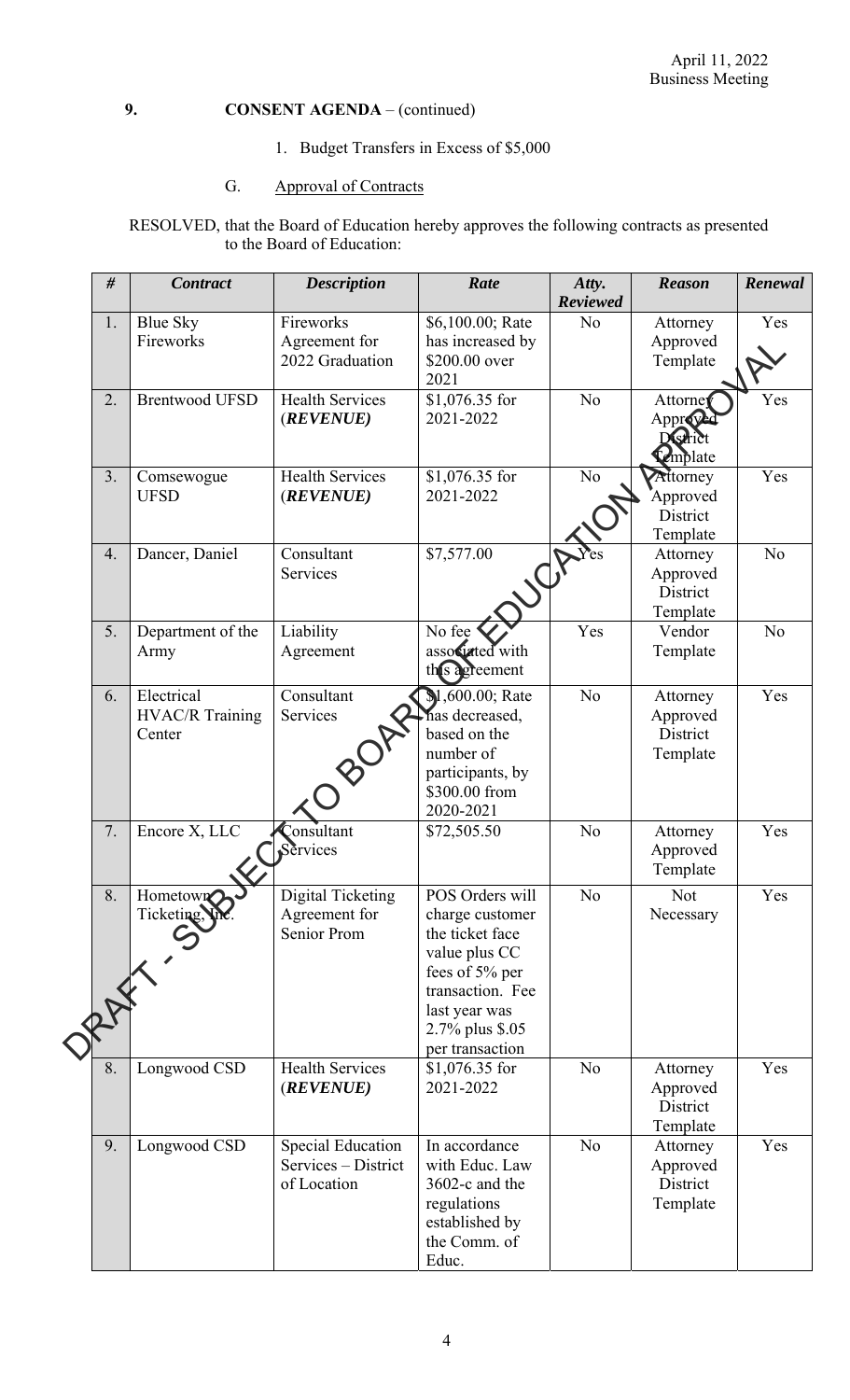| #   | Contract                                 | Description                                                    | Rate                                                                                                               | Atty.<br>Reviewed | Reason                                       | Renewal        |
|-----|------------------------------------------|----------------------------------------------------------------|--------------------------------------------------------------------------------------------------------------------|-------------------|----------------------------------------------|----------------|
| 10. | Middle Country<br><b>CSD</b>             | <b>Health Services</b><br>(REVENUE)                            | \$1,076.35 for<br>2021-2022                                                                                        | N <sub>o</sub>    | Attorney<br>Approved<br>District<br>Template | Yes            |
| 11. | Policy Find                              | Confidential<br>Insurance<br>Archeology                        | Not to exceed<br>\$8,500.00                                                                                        | Yes               | Vendor<br>Template                           | No             |
| 12. | Riverhead CSD                            | <b>Health Services</b><br>(REVENUE)                            | \$1,076.35 for<br>2021-2022                                                                                        | N <sub>o</sub>    | Attorney<br>Approved<br>District<br>Template | No             |
| 13. | Sachem CSD                               | <b>Health Services</b><br>(REVENUE)                            | \$1,076.35 for<br>2021-2022                                                                                        | N <sub>o</sub>    | Attorney<br>Approved<br>District<br>Femplate | Yes            |
| 14. | Sachem CSD                               | <b>Special Education</b><br>Services - District<br>of Location | In accordance<br>with Educ. Law<br>3602-c and the<br>regulations<br>established by<br>the Comm. of<br>Educ.        | No                | Attorney<br>Approved<br>District<br>Template | Yes            |
| 15. | South Country<br><b>CSD</b>              | <b>Health Services</b><br>(REVENUE)                            | \$1,076.<br>202120                                                                                                 | N <sub>o</sub>    | Attorney<br>Approved<br>District<br>Template | Yes            |
| 16. | South Country<br><b>CSD</b>              | Special Education<br>Services - District<br>of Location        | <b>In</b> accordance<br>with Educ. Law<br>3602-c and the<br>regulations<br>established by<br>the Comm. of<br>Educ. | N <sub>o</sub>    | Attorney<br>Approved<br>District<br>Template | Yes            |
| 17. | South Huntington<br><b>UFSD</b><br>SUBJE | <b>Nealth Services</b>                                         | Per pupil rate is<br>\$817.80 for<br>2021-2022; Rate<br>has increased by<br>\$18.94 per pupil<br>over 2021-2022    | No                | Attorney<br>Approved<br>Template             | Yes            |
| 18. | <b>Staples Connect</b>                   | Donation<br>Agreement                                          | No cost<br>associated with<br>this agreement                                                                       | Yes               | Vendor<br>Template                           | N <sub>o</sub> |
|     | William Floyd<br><b>UFSD</b>             | <b>Health Services</b><br>(REVENUE)                            | $$1,076.35$ for<br>2021-2022                                                                                       | N <sub>o</sub>    | Attorney<br>Approved<br>District<br>Template | Yes            |

# H. Approval of Bid Awards

RESOLVED, that, upon the recommendation of the Superintendent, the Board of Education hereby approves the following Bid Awards:

- #2013-15 Pupil Transportation: Montauk Bus Service, Inc.
- #2020-02 Inspection & Repairs of FCI Fire Alarm Systems Bid: J&K Alarms
- #2020-03 Snow Plow Bid: Laser Industries, Inc.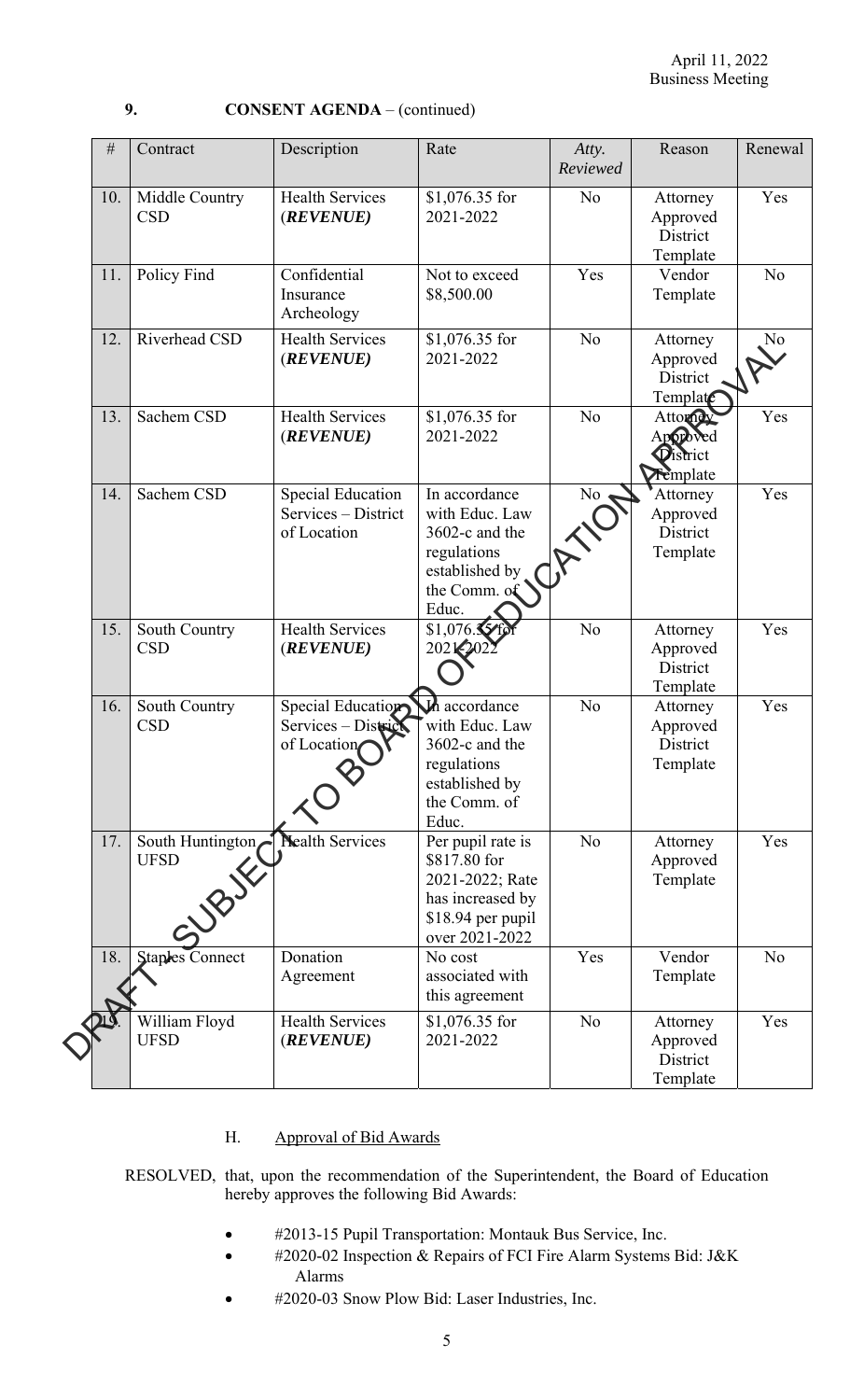- #2020-06 Repair & Service of Oil/Fuel/Acid Tank Alarm Systems: G&M Dege, Inc.
- #2020-08 Special Education RFP for Behavioral Intervention Consultation:
	- o Blue Sea Educational Consulting, Inc.
	- o Helping Hands Licensed Behavior Analyst Services, PLLC
	- o LIDC Services, Inc.
	- o NSSA
	- o New York Therapy Placement Services, Inc.
	- o Out East Therapy of NY
- #2020-10 Security System Maintenance Bid: J&K Alarms<br>#2021-01 Universal Pre-Kindergarten Services:<br>
o Just Kids Early Childhood Learning Center<br>
o The New Interdisciplinary School<br>
o SCOPE Education Services<br>#2021-02 Floor
- #2021-01 Universal Pre-Kindergarten Services:
	- o Just Kids Early Childhood Learning Center
	- o The New Interdisciplinary School
	- o SCOPE Education Services
- #2021-02 Floor Mats: American Pad, Inc.
- #2021-03 Special Education RFP for Related Services:
	- o All About Kids SLP, OT, PT, LMSW, Psychol
		- o Apex Therapeutic Services, LLC
		- o Blue Sea Educational Consulting, Inc.
		- o Complete Rehabilitation PT, OT, SCP of the Hamptons PLLC
		- o Metro Therapy, Inc.
		- o Mindful Kid
		- o New York Therapy Placement Services, Inc.
		- o Tender Age PT, Inc.
		- o The Speech Language Place
	- o Theralympic Speech, PLLC
- #2021-04 Communications/Public Relations: Arrow Media
- #2021-06 Summer Transportation RFP: Montauk Bus Service, Inc.
- #2022-06 Services for Treated Dust Mops & Cloths: American Pad, Inc.
- **Assistive Technology RFP: Michelle Tor, Inc.**
- $10$  Bond Counsel RFP: Hawkins Delafield & Wood LLP

sposition of Obsolete Items

the Board of Education hereby authorizes disposition of the following books and equipment: COLUMBER FREED TOTATION CONTROLL IS a stronger of the Columber of Economic Columb Press, and the Scheme of the Natural Press, the Columb Columb Columb Columb Columb Columb Columb Columb Columb Columb Columb Columb Columb

- Library books *(located at Barton Elementary School)*
- 1998 Ford Mini Bus, VIN #1FDSE37F4WHB13364, 263,826 miles, License Plate # AN9004
- 2001 Dodge Ram Pick Up, VIN #3B7KF26Z11M572329, 103,179 miles, License Plate # AN8983
- Meyer Truck Mounted Salt/Sander, Serial #0316-51550, PM Tag #PAT6997
- One Artley Clarinet, Serial #78383 *(located at Bay Elementary School)*
- One Martin Bari. Saxophone, Serial #114571 *(located at Saxton Middle School)*
- One Epson Printer, Model # Workforce WF-7710, Serial #X45Q071535, PM Tag #PAT4255 *(located at Medford Elementary School)*
- Assorted Science textbooks *(located at Saxton Middle School)*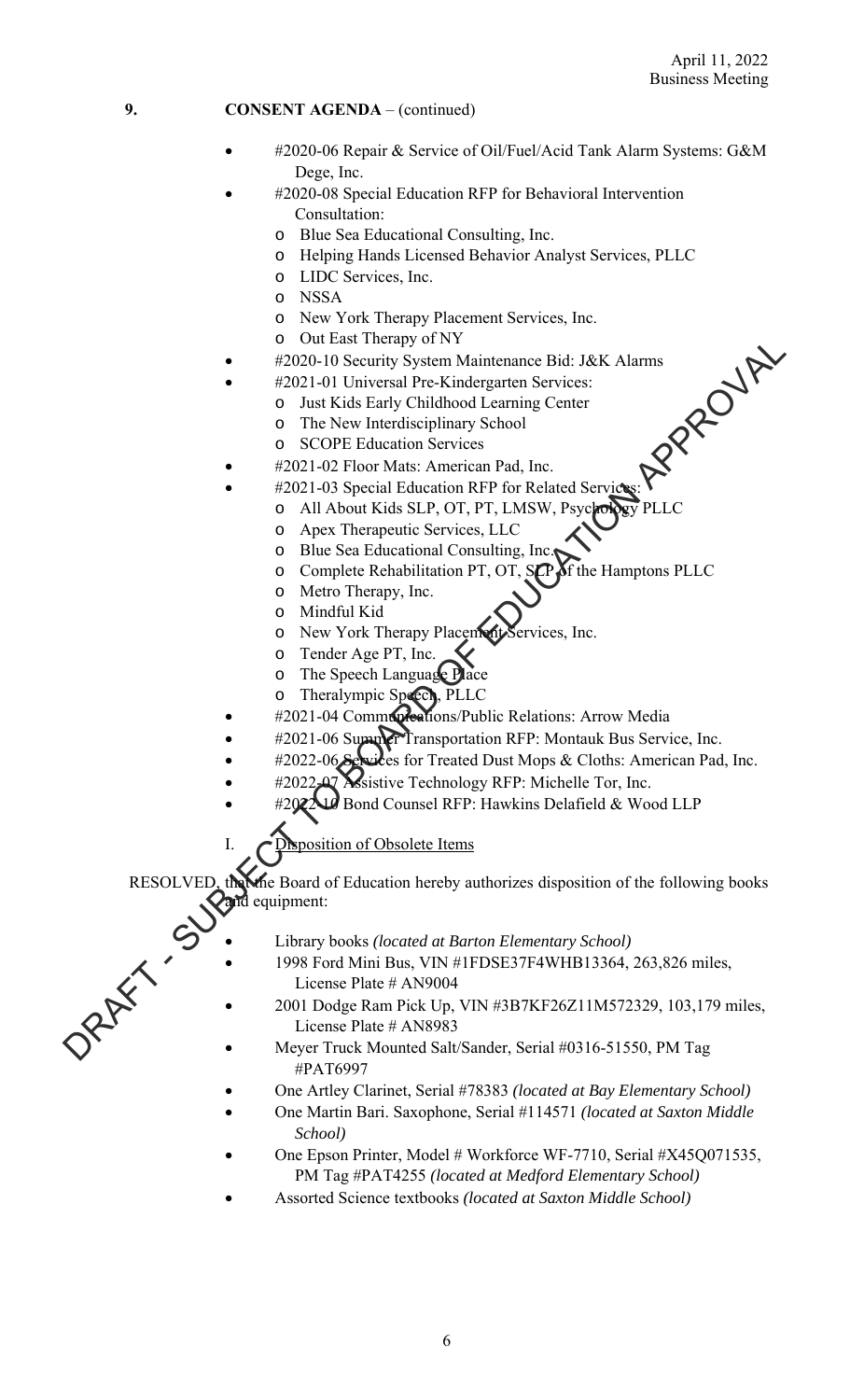#### J. Acceptance of Donation

RESOLVED, that the Board of Education hereby accepts the donation(s) of:

- \$1,600.00 to the Patchogue-Medford High School Key Club from the Kiwanis Club of Patchogue Charitable Foundation Inc. to be used to partially cover the cost of the Leadership Training Conference on March 25, 2022 to March 27, 2022.
- K. Approval of Scholarship

RESOLVED, that the Board of Education hereby accepts the following Scholarship:

- THE WORK-BASED LEARNING PROGRAM AWARD amount of \$250 will be awarded to a student in the work-based Learning Program based on involvement with the various Work-Based Learning Program initiatives throughout the student's time at Patchogue-Medford High School.
- L. Approval of Property Tax Report Card
- RESOLVED, that upon the recommendation of the Superintendent of Schools, the Board of Education hereby adopts the Property Tax Report Card for the 2022/2023 school year.
	- M. Approval to Participate in Joint Municipal Cooperative Bidding Program
- WHEREAS, various educational and municipal corporations located within the State of New York desire to bid jointly for generally needed services and standardized supply and equipment items; and
- WHEREAS, the Patchogue-Medford UFSD, an educational/municipal corporation (hereinafter the "Participant") is desirous of selectively participating with other educational and/or municipal corporations in the State of New York in joint bidding in the areas mentioned above pursuant to General Municipal Law § 119o and Education Law Section 1950; and RESOLVED, that the Board of Education hereby accepts the following Scholarsline<br>
Frogram based on involvement with the warious Work-**SAC Learning**<br>
Program interaction in involvement with the various Work-Second Learning<br>
	- WHEREAS, the Participant is a municipality within the meaning of General Municipal Law § 119-**h** and is eligible to participate in the Board of Cooperative Educational Services, First Supervisory District of Suffolk County (hereinafter Eastern Suffolk BOCES) Joint Municipal Cooperative Bidding Program (hereinafter the Program") in the areas mentioned above; and

the Participant acknowledges receipt of the Program description inclusive of Eastern Suffolk BOCES' standard bid packet and the general conditions relating to said Program; and

- HEREAS, with respect to all activities conducted by the Program, the Participant wishes to delegate to Eastern Suffolk BOCES the responsibility for drafting of bid specifications, advertising for bids, accepting and opening bids, tabulating bids, awarding the bids, and reporting the results to the Participant. Be it
- RESOLVED, that the Participant hereby appoints Eastern Suffolk BOCES to represent it and to act as the lead agent in all matters related to the Program as described above; and Be it further
- RESOLVED, that the Participant hereby authorizes Eastern Suffolk BOCES to place all legal advertisements for any required cooperative bidding in Newsday, which is designated as the official newspaper for the Program; and be it further
- RESOLVED, that a Participant Meeting shall be held annually consisting of a representative from each Program Participant. Notice of the meeting shall be given to each representative at least five (5) days prior to such meeting; and be it further
- RESOLVED, that an Advisory Committee will be formed consisting of five to ten representatives of Program Participants for a term of three (3) years as authorized by General Municipal Law §119-o.2.j. and be it further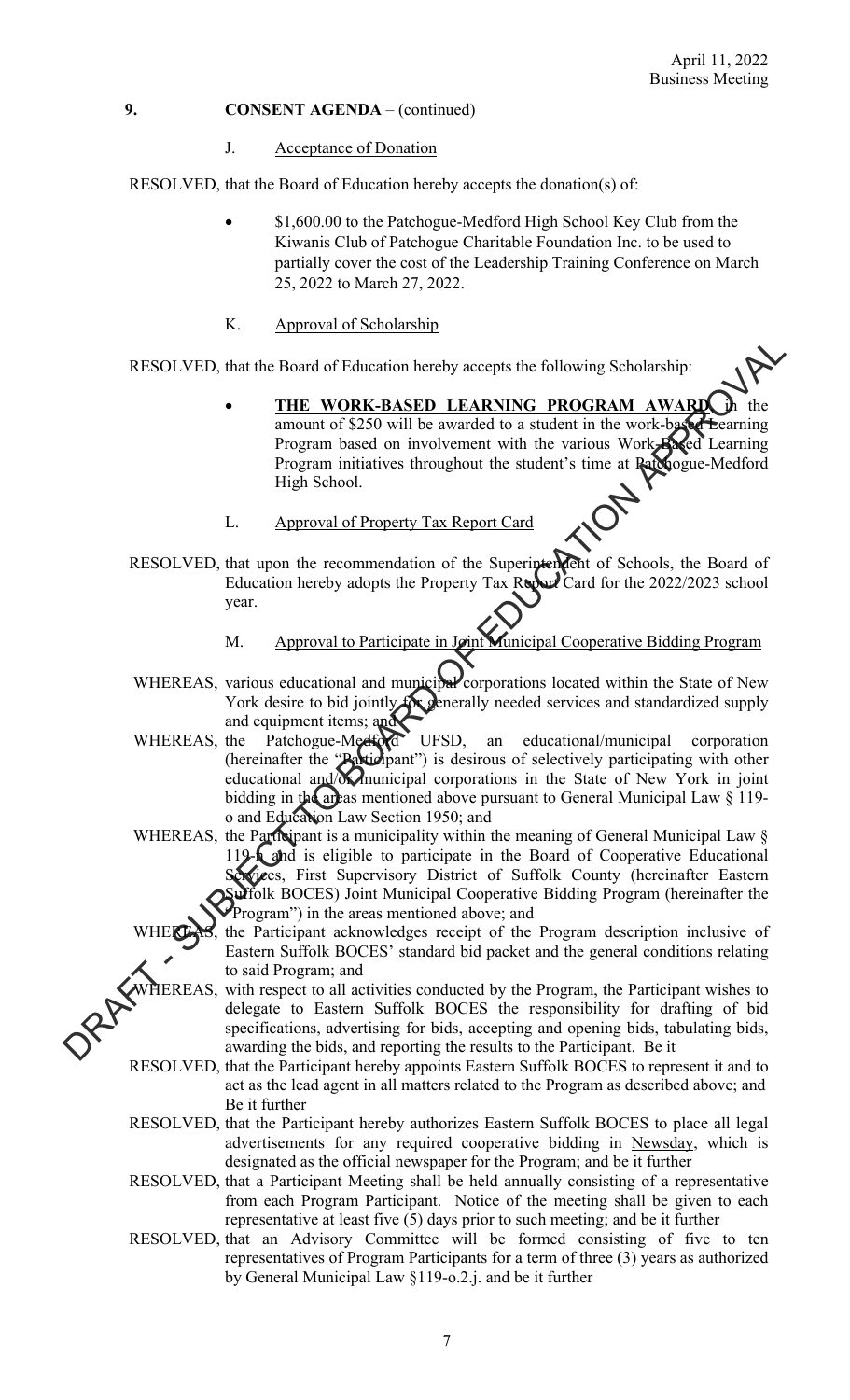- RESOLVED, that this Agreement with the Participant shall be for a term of one (1) year as authorized by General Municipal Law §119-o.2.j. and be it further
- RESOLVED, that the Participant agrees to pay Eastern Suffolk BOCES an annual fee as determined annually by Eastern Suffolk BOCES to act as the lead agent for the Program.
	- N. Approval of Attendance at Conferences
- RESOLVED, that the Board of Education hereby approves attendance by the following staff members at the conferences specified:

| $\#$                                                                                                                                                                                                                                                                                                                                                                                                                                                                                                                                                                                                                                                                                                          | <b>Staff Member(s)</b> | <b>Name of Conference</b>       | Date(s)                | <b>Professional</b> |            | <b>District</b> |
|---------------------------------------------------------------------------------------------------------------------------------------------------------------------------------------------------------------------------------------------------------------------------------------------------------------------------------------------------------------------------------------------------------------------------------------------------------------------------------------------------------------------------------------------------------------------------------------------------------------------------------------------------------------------------------------------------------------|------------------------|---------------------------------|------------------------|---------------------|------------|-----------------|
|                                                                                                                                                                                                                                                                                                                                                                                                                                                                                                                                                                                                                                                                                                               |                        | and Location (City, State)      |                        | <b>Organization</b> |            | or Grant        |
|                                                                                                                                                                                                                                                                                                                                                                                                                                                                                                                                                                                                                                                                                                               |                        |                                 |                        | <b>Sponsoring</b>   |            | <b>Funded</b>   |
|                                                                                                                                                                                                                                                                                                                                                                                                                                                                                                                                                                                                                                                                                                               |                        |                                 |                        | Conference          |            |                 |
| 1.                                                                                                                                                                                                                                                                                                                                                                                                                                                                                                                                                                                                                                                                                                            | Lori Goldstein         | CPI - Non Violent               | May 3, 2022            | Crisis Preven       | \$3,899.00 | District        |
|                                                                                                                                                                                                                                                                                                                                                                                                                                                                                                                                                                                                                                                                                                               |                        | Crisis Intervention<br>Training | through May 5,<br>2022 | Institute           |            |                 |
| 2.                                                                                                                                                                                                                                                                                                                                                                                                                                                                                                                                                                                                                                                                                                            | Miriam Walls           | CPI - Non Violent               | May 3, 2022            | revention           | \$3,899.00 | District        |
|                                                                                                                                                                                                                                                                                                                                                                                                                                                                                                                                                                                                                                                                                                               |                        | Crisis Intervention             | through May 5,         | Institute           |            |                 |
|                                                                                                                                                                                                                                                                                                                                                                                                                                                                                                                                                                                                                                                                                                               |                        | Training, Plainview,            | 2022                   |                     |            |                 |
|                                                                                                                                                                                                                                                                                                                                                                                                                                                                                                                                                                                                                                                                                                               |                        | New York                        |                        |                     |            |                 |
| RESOLVED, that the Board of Education hereby authorizes the following student field trip:<br>TRIP #501541: Approxidately 168 Saxton Middle School 8th grade students<br>accompanied by Christopker Kelly, Elisha Tricoche, Matthew Krawczyk, Alyssa<br>Loftus, Jeffrey Hansen, Robert DeSilva, Christopher Angelora, Rita Krepela,<br>Jessica Klaric, Tolothy Ritter and 22 additional parental chaperones will travel<br>to Six Flags Great Adventure, Jackson Township, New Jersey on Thursday, May<br>19, 2022. Ahe cost to the students is approximately \$110.00. Bus transportation<br>will be provided by Northfork Express. There is no cost to the district as no<br>substitute teachers are needed. |                        |                                 |                        |                     |            |                 |
| <b>IRY</b> #R501574: Approximately 6 High School Students accompanied by<br>amian Walsh will travel to Syracuse, New York for a Skills USA Competition<br>on Wednesday, April 27, 2022 and return Friday, April 29, 2022. There is no<br>ORANY IS<br>cost to the students. Transportation will be provided by Montauk Bus to<br>Milliken Tech Center and a shared bus provided by ES BOCES to Syracuse.<br>There is no cost to the district as no substitute teachers are needed.                                                                                                                                                                                                                             |                        |                                 |                        |                     |            |                 |
| <b>End of Consent Agenda</b>                                                                                                                                                                                                                                                                                                                                                                                                                                                                                                                                                                                                                                                                                  |                        |                                 |                        |                     |            |                 |

#### **End of Consent Agenda**

**A roll-call vote was taken on the Consent Agenda (Items A through O above)** 

**Diana Andrade – Absent Marc Negrin – Yes Teresa Baldinucci-Greenberg – Yes Bernadette Smith - Absent**  Thomas Donofrio - Yes **Kelli Anne Jennings - Yes Jennifer Krieger - Yes** 

 **The Consent Agenda was approved.** 

### **END OF CONSENT AGENDA**